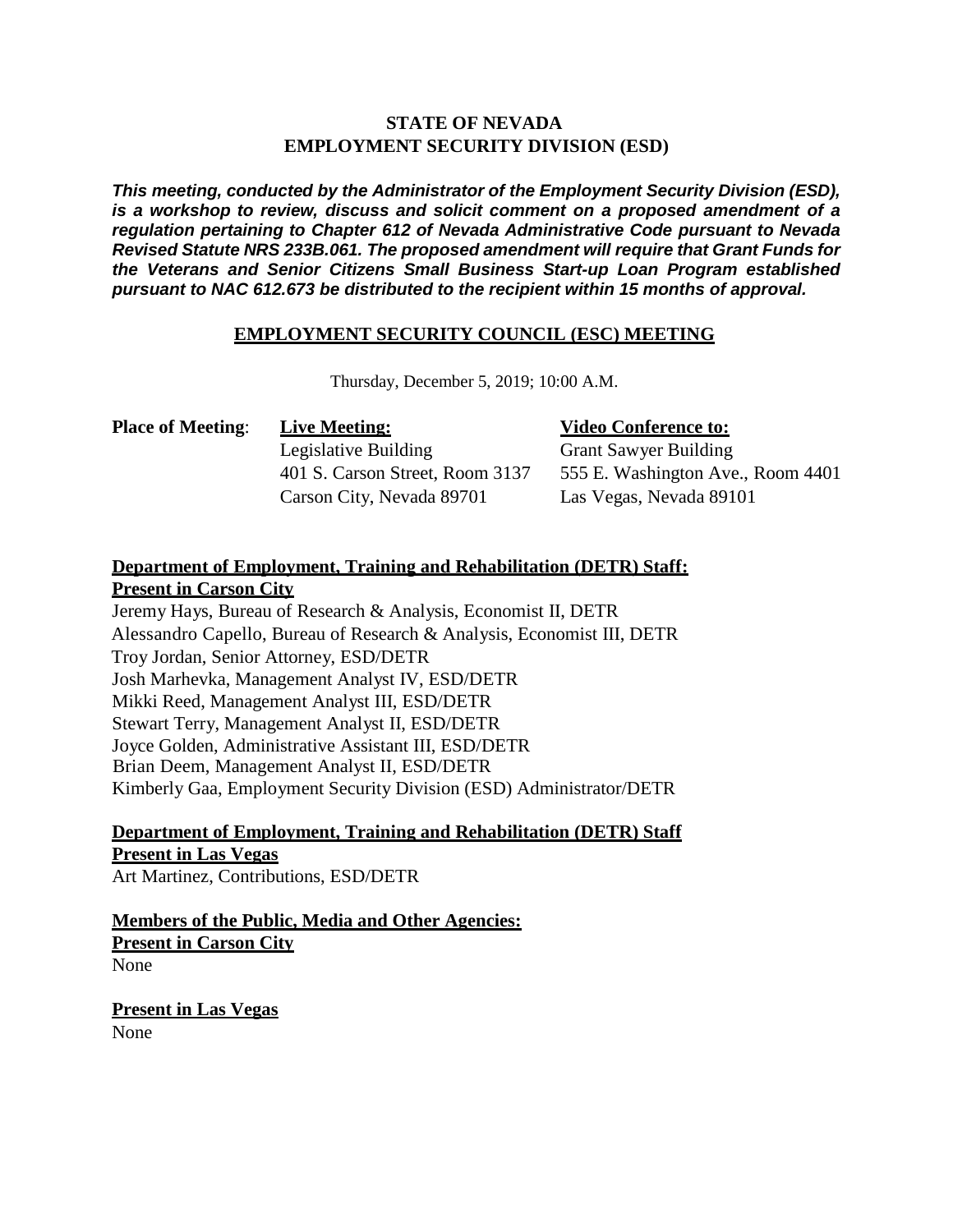GAA: Good morning, my name is Kimberly Gaa, Administrator for the Employment Security Division, I call this meeting to order. The purpose of this public hearing is to solicit public comment on a proposed amendment of a regulation pertaining to chapter 612 of the Nevada Administrative Code pursuant to Nevada Revised Statute 233b.061. The proposed amendment will require that grant funds for the veterans and senior citizens small business start-up loan program established pursuant to Nevada Administrative Code 612.673 be distributed to recipients within 15 months of approval. Agenda item number 2, public comment. We will welcome any public comment at this time. If there is anybody wishing to make public comment, we're limiting comments to five minutes per speaker.

MARTINEZ: Art Martinez, Audit Manager, ESD Contributions. There's no comments from Las Vegas right now.

GAA: Thank you, Mr. Martinez. Any comments in Carson City? Seeing none, I'll go ahead and close the first opportunity for public comment and move on to Agenda Item number 3, confirmation of posting. Mr. Terry, was proper notice for this hearing provided and did you receive proper confirmation of its posting in accordance with Nevada Revised Statute 241.0203?

TERRY: Stewart Terry for the record, Management Analyst 2 for the Employment Security Division Management and Administration Support Services unit. Yes, proper notice was

1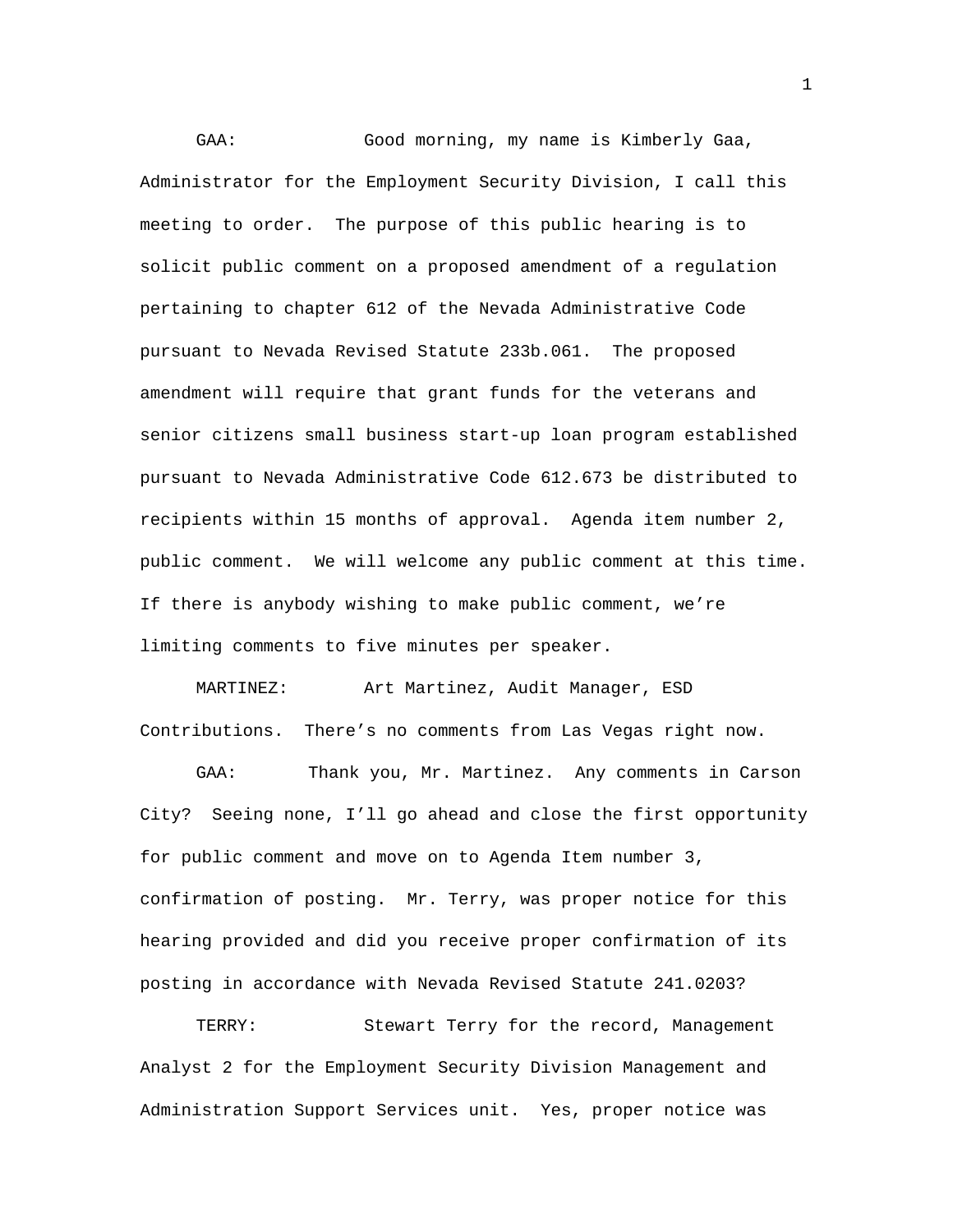provided for this meeting pursuant to Nevada's open meeting law, NRS 241.020 and confirmation of posting was received.

GAA: Thank you Mr. Terry. Moving on to agenda item number 4, a review of written comments. Mrs. Golden, was any written comment received regarding this hearing? And for the record, please provide name and position.

GOLDEN: Joyce Golden for the record, administrative assistant to the division administrator. No written comments were received for this meeting.

GAA: Thank you Mrs. Golden. Moving on to agenda item number 5, agency review of regulation. This workshop is being held to solicit comment on a proposed regulation related to the distribution of grant funds under the veterans and senior citizens small business loan program. The proposed regulation reads as follows: "NAC 612.680, Distribution of Grant Funds. Grant funds distributed pursuant to the program established by NAC 612.673 shall be distributed to the non-profit private entity within fifteen months after approval". This regulation will become effective when a final version and a copy of the informational statement required by NRS 233B.066 is filed with the Secretary of State. Agenda item number 6, closing public comment. If there is anyone wishing to make public comment at this time. Anybody in Las Vegas?

MARTINEZ: For the record, Art Martinez, Audit Manager. No comment from Las Vegas at this time.

2